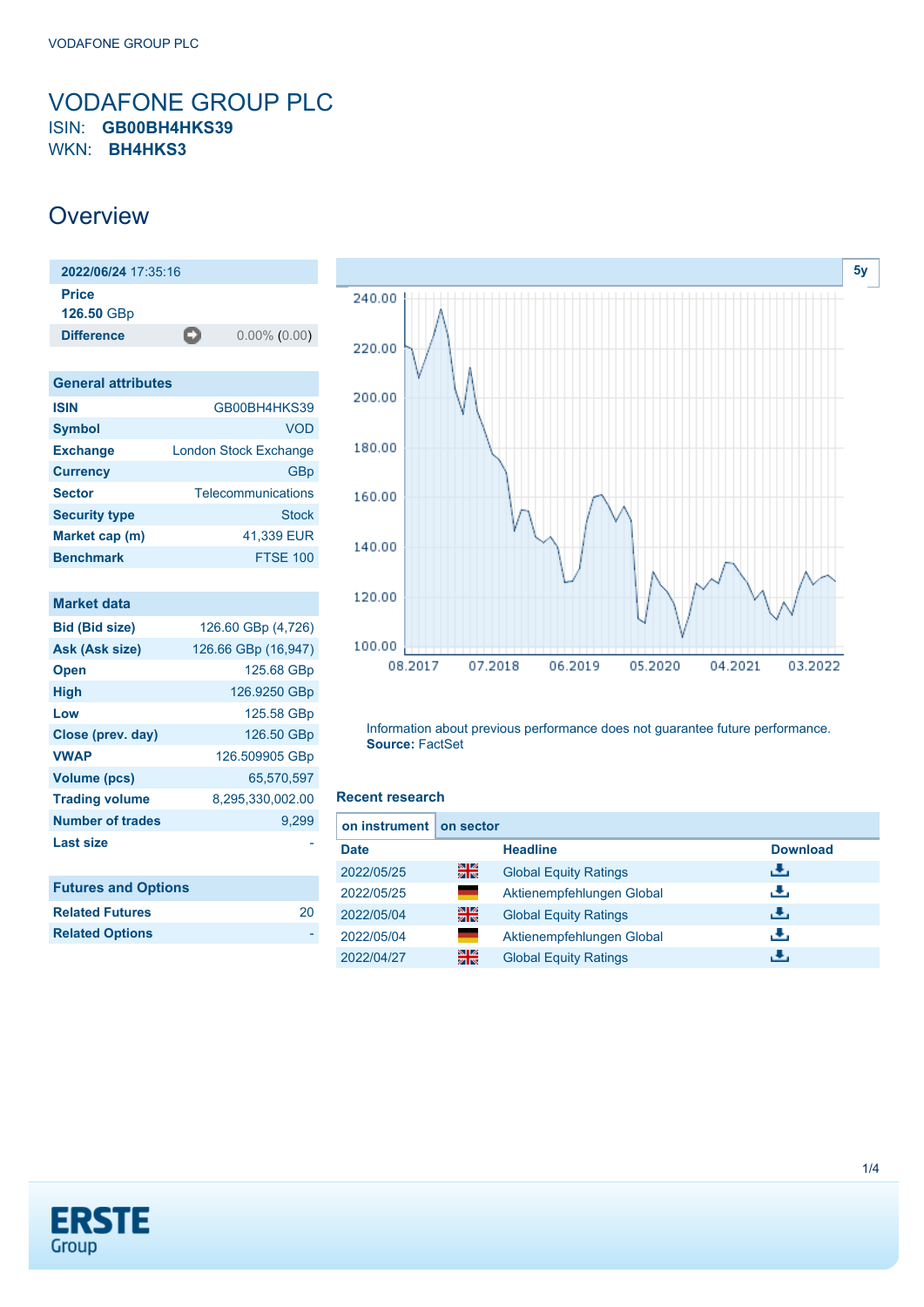# **Details**

**2022/06/24** 17:35:16 **Price**

**126.50** GBp

**Difference** 0.00% (0.00)

| <b>General attributes</b> |                              |  |
|---------------------------|------------------------------|--|
| <b>ISIN</b>               | GB00BH4HKS39                 |  |
| <b>Symbol</b>             | VOD                          |  |
| <b>Exchange</b>           | <b>London Stock Exchange</b> |  |
| <b>Currency</b>           | GBp                          |  |
| <b>Sector</b>             | Telecommunications           |  |
| <b>Security type</b>      | <b>Stock</b>                 |  |
| Market cap (m)            | 41,339 EUR                   |  |
| <b>Benchmark</b>          | <b>FTSE 100</b>              |  |

| <b>Market data</b>      |                     |
|-------------------------|---------------------|
| <b>Bid (Bid size)</b>   | 126.60 GBp (4,726)  |
| Ask (Ask size)          | 126.66 GBp (16,947) |
| <b>Open</b>             | 125.68 GBp          |
| <b>High</b>             | 126.9250 GBp        |
| Low                     | 125.58 GBp          |
| Close (prev. day)       | 126.50 GBp          |
| <b>VWAP</b>             | 126.509905 GBp      |
| Volume (pcs)            | 65,570,597          |
| <b>Trading volume</b>   | 8,295,330,002.00    |
| <b>Number of trades</b> | 9,299               |
| <b>Last size</b>        |                     |

| <b>Performance and Risk</b> |           |          |          |  |  |
|-----------------------------|-----------|----------|----------|--|--|
|                             | 6m        | 1v       | 3v       |  |  |
| <b>Perf</b> (%)             | $+10.80%$ | $-1.06%$ | $+5.00%$ |  |  |
| Perf (abs.)                 | $+0.15$   | $-0.02$  | $+0.07$  |  |  |
| <b>Beta</b>                 | 0.56      | 0.68     | 0.93     |  |  |
| <b>Volatility</b>           | 28.26     | 24.79    | 31.54    |  |  |



Information about previous performance does not guarantee future performance. **Source:** FactSet

| <b>Price data</b>                                     |                         |
|-------------------------------------------------------|-------------------------|
| Ø price 5 days $\vert \emptyset$ volume 5 days (pcs.) | 126.95 GBp (56,561,543) |
| Ø price 30 days   Ø volume 30 days (pcs.)             | 125.36 GBp (81,119,404) |
| Ø price 100 days   Ø volume 100 days (pcs.)           | 127.45 GBp (78,791,433) |
| Ø price 250 days   Ø volume 250 days (pcs.)           | 120.48 GBp (67,415,347) |
| <b>YTD High   date</b>                                | 141.60 GBp (2022/02/10) |
| <b>YTD Low   date</b>                                 | 112.60 GBp (2022/01/07) |
| 52 Weeks High   date                                  | 141.60 GBp (2022/02/10) |
| 52 Weeks Low   date                                   | 100.00 GBp (2021/08/04) |

| <b>Arbitrage views</b>    |                |                   |                       |                                 |                            |
|---------------------------|----------------|-------------------|-----------------------|---------------------------------|----------------------------|
| Exchange $\neq$           | <b>Date</b>    | <b>Time Price</b> |                       | <b>Trading volume</b><br>(mio.) | <b>Number of</b><br>trades |
| Xetra                     | 2022/06/<br>24 |                   | 17:35 1.492 EUR       | 0.84                            | 119                        |
| Tradegate                 | 2022/06/<br>24 |                   | 22:26 1.4878 EUR 0.34 |                                 | 58                         |
| <b>Stuttgart</b>          | 2022/06/<br>24 |                   | 16:25 1.4846 EUR 0.02 |                                 | 9                          |
| <b>SIX Swiss Exchange</b> | 2020/04/<br>01 |                   | 05:55 1.98 CHF        | 0.00                            | 1                          |
| <b>Munich</b>             | 2022/06/       | 08:03             | <b>1.48 EUR</b>       | 0.00                            | 1                          |

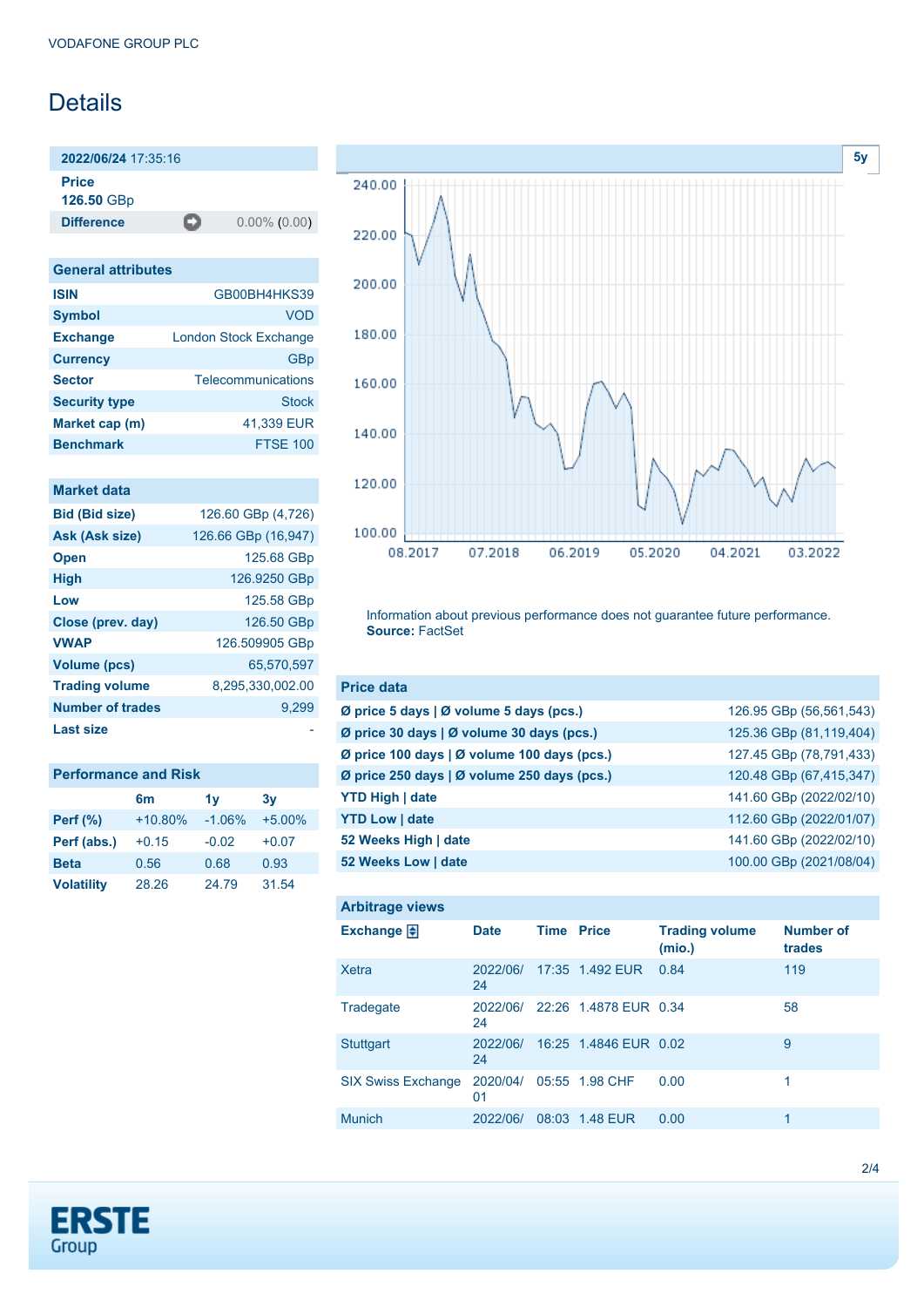|                                         | 24             |                           |      |       |
|-----------------------------------------|----------------|---------------------------|------|-------|
| <b>London Stock</b><br>Exchange         | 2022/06/<br>24 | 17:35 126.50 GBp 8,295.33 |      | 9,299 |
| Hanover                                 | 2022/06/<br>24 | 08:00 1.4746 EUR 0.00     |      | 1     |
| Hamburg                                 | 2022/06/<br>24 | 08:00 1.4746 EUR 0.00     |      | 1     |
| Frankfurt                               | 2022/06/<br>24 | 14:40 1.4884 EUR 0.07     |      | 7     |
| <b>FINRA other OTC</b><br><b>Issues</b> | 24             | 2022/06/ 20:51 1.55 USD   | 0.03 | 6     |
| <b>Duesseldorf</b>                      | 2022/06/<br>24 | 19:30 1.48 EUR            | 0.00 | 15    |
| <b>Berlin</b>                           | 2022/06/<br>24 | 08:04 1.475 EUR           | 0.00 | 1     |